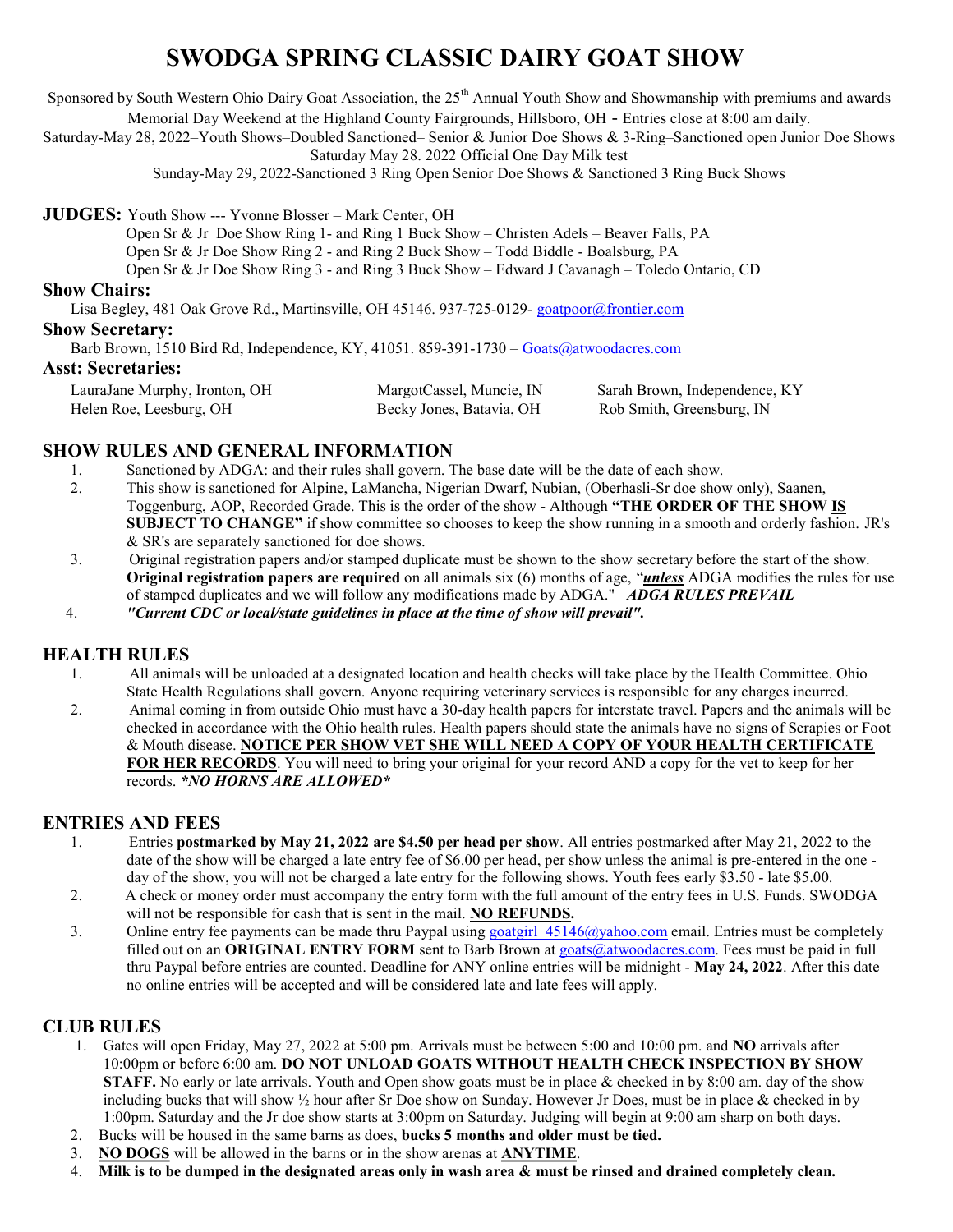- 5. South Western Ohio Dairy Goat Association and/or Highland Co. Agricultural Society will not be held responsible for the loss, damage or accident to any person, animal or personal property at the fairgrounds.
- 6. No alcoholic beverages or illegal substances will be permitted on the Fairgrounds. NO SMOKING PERMITTED IN THE BARNS.
- 7. Any person or family not exhibiting proper behavior as judged by the show committee will be required to leave the Highland Co. Fairgrounds immediately and will not be permitted to return for the remainder of the two days of shows. Parents/guardians or an adult willing to take responsibility for child/children under 18 are required to control their child/children at all times or proper authorities will be called and ALL will be asked to leave immediately. All buildings not being used for the SWODGA SPRING CLASSIC DAIRY GOAT SHOW are off limits to everyone.
- 8. Camping will be available for \$35.00 per night (this includes electric and water). NO ELECTRIC HOOK-UPS TO CAMPERS IN BARNS. EVERYONE PAYS FOR CAMPING WITH OR WITHOUT ELECTRIC HOOK-UPS.
- 9. Food will be available on grounds for purchase.
- 10. The secretary's table will be open for check-in on Friday 6-8 pm. Saturday 6-8 am. & 6-8 pm. Sunday between 6-8 am. (Jr Does arriving late on Saturday need to be checked in by the Health Committee and then check in with the Show Secretary's table before 1 pm and Bucks that will be shown on Sunday must be in barn and checked in with sec by 8am Sunday).
- 11. No hay or straw will be furnished. There will be hay and straw available for sale on a first come basis for exhibiting during show only.

## SATURDAY YOUTH SHOW CLUB RULES

- 1. All animals in the Youth Show must be in the child's or family's or herd's name. If the child has an animal leased through an ADGA, lease must be dated by entry deadline and a copy of the lease must be enclosed (for 2021 lease will be accepted but must show email date sent to ADGA to be stamped. Child's name must appear on the entry form to be eligible to show in the Youth Shows. Breeds that will be sanctioned will be: SR & JR Does – Alpine, LaMancha, Nigerian Dwarf, Nubian, AOP & Recorded Grades. This will be the show order as well. Although "THE ORDER OF THE SHOW IS SUBJECT TO CHANGE". Champion Challenge will not be offered in the Youth show.
- 2. Premiums will be offered for both  $Sr > Jr$  Doe youth show:
	- $1^{\text{st}}$  \$5.00 /  $2^{\text{nd}}$  \$4.00 /  $3^{\text{rd}}$  \$3.00 /  $4^{\text{th}}$  \$2.00 /  $5^{\text{th}}$  \$1.00 / GCH \$20.00 / RCH \$10.00 / BDIS \$25.00

## SATURDAY YOUTH SHOWMANSHIP SHOW RULES

Senior, Intermediate, Junior and Pee Wee showmanship and Showman of Showman will be after Sr doe show & lunch and before Jr doe show, time will be announced at the show (age groups are JR=8-11, INT=12-15, SR=16-21, PeeWee=under 8 and first time showers). Classes will be placed up to third place, all first place winners will receive an Award:  $2<sup>nd</sup>$  and  $3<sup>rd</sup>$  place will receive ribbons. All first place winners except Pee Wee will compete in the Showman of Showman classes. The winner will receive a Showman of Showman Trophy sponsored by SWODGA. No entry fee required.

# ONE DAY MILK TEST RULES

Rules to obtain a Star Milker on one-day test. Entry fee is \$10.00 per doe

- 1. Must be in place and checked in on Friday, May 27, 2022 at 6pm.
	- 2. Test will be conducted by an Official DHIR Tester starting at 7pm on Friday and again at 7am & 7pm Saturday, May 28, 2022.
	- 3. Does presented for this test will follow all rules of the show including Health Rules AND all ADGA Official One Day Test Rules. For more thorough rules and instructions please refer to: http://www.adga.org/
	- 4. Readable tattoos ARE required and will be checked against the registration papers
	- 5. Does have to get 18 or more points on milk test to receive a \*M.
		- a. For each pound of milk  $(8 \text{ lbs of milk} = 1 \text{ gallon})$ , 1 point figures to 1 decimal place.
			- b. For each complete 10 days the doe had been in milk since last kidding one-tenth (.1) of a point, with a maximum of 3.6 points.

All does will milk out at the same time in a designated area. You will be responsible for providing your own milking stand and milk pail.

# CLASSES:

(show order is: SR Does - A, L, ND, N, O, S, T, AOP, & RG) (JR Does – A, L, ND, N, S, T, AOP, RG)

| <b>Senior Doe Show</b>     |                                                                                       | <b>Junior Doe Show</b>                                  |  |  |
|----------------------------|---------------------------------------------------------------------------------------|---------------------------------------------------------|--|--|
| (Does that have freshened) |                                                                                       | (Does under 24 months / never freshened)                |  |  |
| $S-1$                      | Under 2 years in milk                                                                 | JR. Kids born on or after 4-1-2022<br>$J-1$             |  |  |
| $S-2$                      | 2 years & under 3 years                                                               | Int. Kids born between $3-1-2022 \& 3-31-2022$<br>$J-2$ |  |  |
| $S-3$                      | 3 years & under 4 years                                                               | SR. Kids born between 1-1-2022 & 2-28-2022<br>$J-3$     |  |  |
| $S-4$                      | 4 years & under 5 years                                                               | Jr. Yearling born 5-29-2021 thru 12-31-2021<br>$J-4$    |  |  |
| $S-5$                      | 5 years & over                                                                        | Sr. Yearling born 5-28-2020 thru 5-28-2021<br>$J-5$     |  |  |
|                            | Sr. Grand Champion                                                                    | Jr. Grand Champion                                      |  |  |
|                            | Res. Sr. Grand Champion                                                               | Jr. Res. Grand Champion                                 |  |  |
|                            | $S_{\ell}$ Champion Challenge $(ABC_{\ell})$ CH or GCH only must be an efficial nanov |                                                         |  |  |

S-6 Champion Challenge (ADGA CH or GCH only, must be on official paper).

SWODGA will be offering Awards to all the BIS's in the open class show.